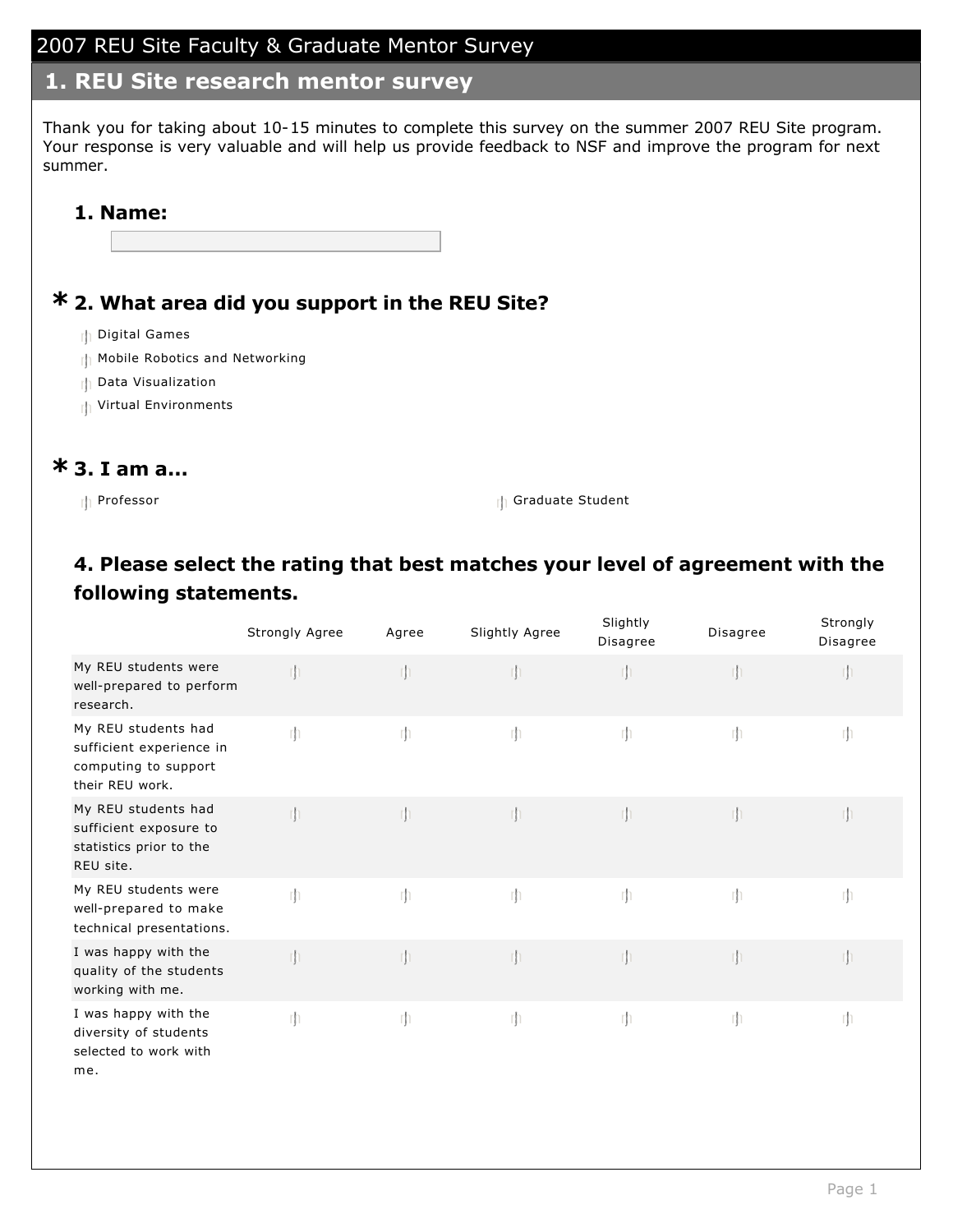**5. Please choose the item that best matches your answers to the following statements.**

|                                                                                                          | Every day | $2+$ times a<br>week | Once a week | Every other<br>week | Once a<br>month | Don't know | N/A |
|----------------------------------------------------------------------------------------------------------|-----------|----------------------|-------------|---------------------|-----------------|------------|-----|
| How often did you meet<br>with your REU students?                                                        |           |                      |             |                     |                 |            |     |
| How often did your REU<br>students meet with other<br>REU/McNair students to<br>collaborate on projects? |           |                      |             |                     |                 |            |     |
| How often did your REU<br>students attend social<br>events with other<br>students/researchers?           |           |                      |             |                     |                 |            |     |

#### **6. About how many hours per week did you spend on preparing for and working to support your REU students?**

## **7. How were your students organized for their research projects? \***

 $\int$ Individual

Small groups (how many students per group?)

#### **8. Who met most frequently with the REU students?**

 $\bigcup$ A graduate mentor A faculty mentor  $\mathbf{r}$ 

 $\bigcup$ Multiple faculty mentors

**9. How many of your students have continued to work with you doing research? Please comment on how well this is going.**



**10. Please list any publications (please indicate planned, submitted, & accepted) that have resulted from your summer REU work.**

 $\left| \right|$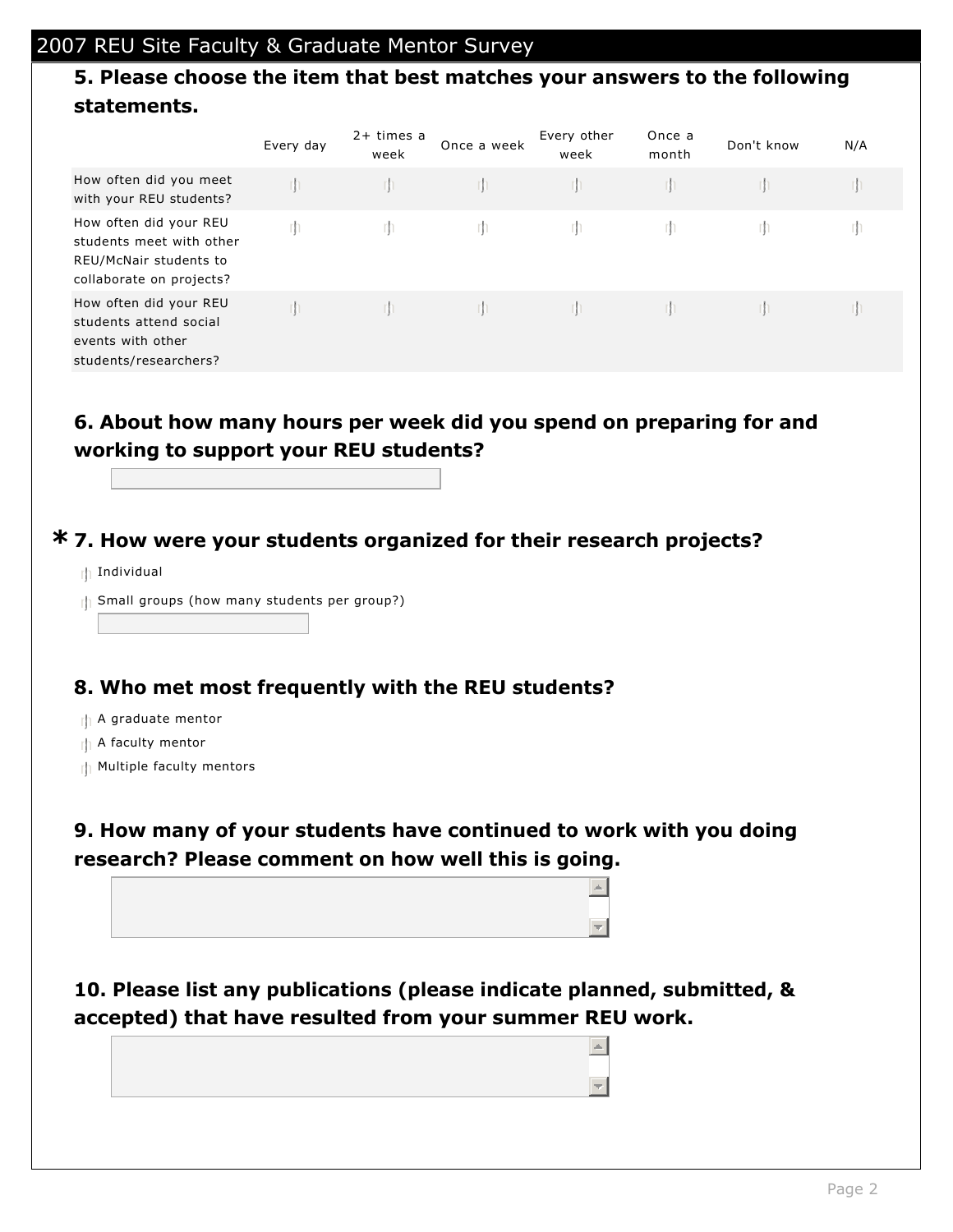#### 2007 REU Site Faculty & Graduate Mentor Survey

**11. Do any of your students plan to attend graduate school in computing as a result of the REU program? Do they plan to, or are they attending UNCC for graduate school in computing?**

**12. Have any of your students attended computing-related conferences? How has this affected your students interests in computing and/or graduate school?**

 $\triangle$ 

 $\left| \Delta \right|$ 

 $\left. \right. \right. \left. \right. \left. \right. \left. \right. \left. \right. \left. \right. \left. \right. \left. \left. \right. \left. \right. \left. \right. \left. \left. \right. \left. \right. \left. \left. \right. \right. \left. \left. \right. \left. \right. \left. \right. \left. \left. \right. \right. \left. \left. \right. \left. \right. \left. \right. \left. \right. \left. \left. \right. \right. \left. \left. \right. \right. \left. \left. \right. \left. \left. \right. \right. \left. \left. \right. \right. \left. \left. \right. \$ 

 $\left. \blacktriangle \right.$ 

 $\triangle$ 

**13. How do you feel the REU site affected your students' interests in computing and graduate school in computing?**

**14. What was the most effective element of the REU Site program for you and your students, in terms of research and promoting graduate studies, for Summer 2006?**

**15. What suggestions do you have for improvement for next year's REU Site?**

**16. Please provide any additional information you feel would be interesting to NSF - they are looking for "nuggets":** 

- **anecdotal information that**
- **provides insight into a funded program, or**
- **illustrates the impact of the program**
- **demonstrates any unexpected effects**